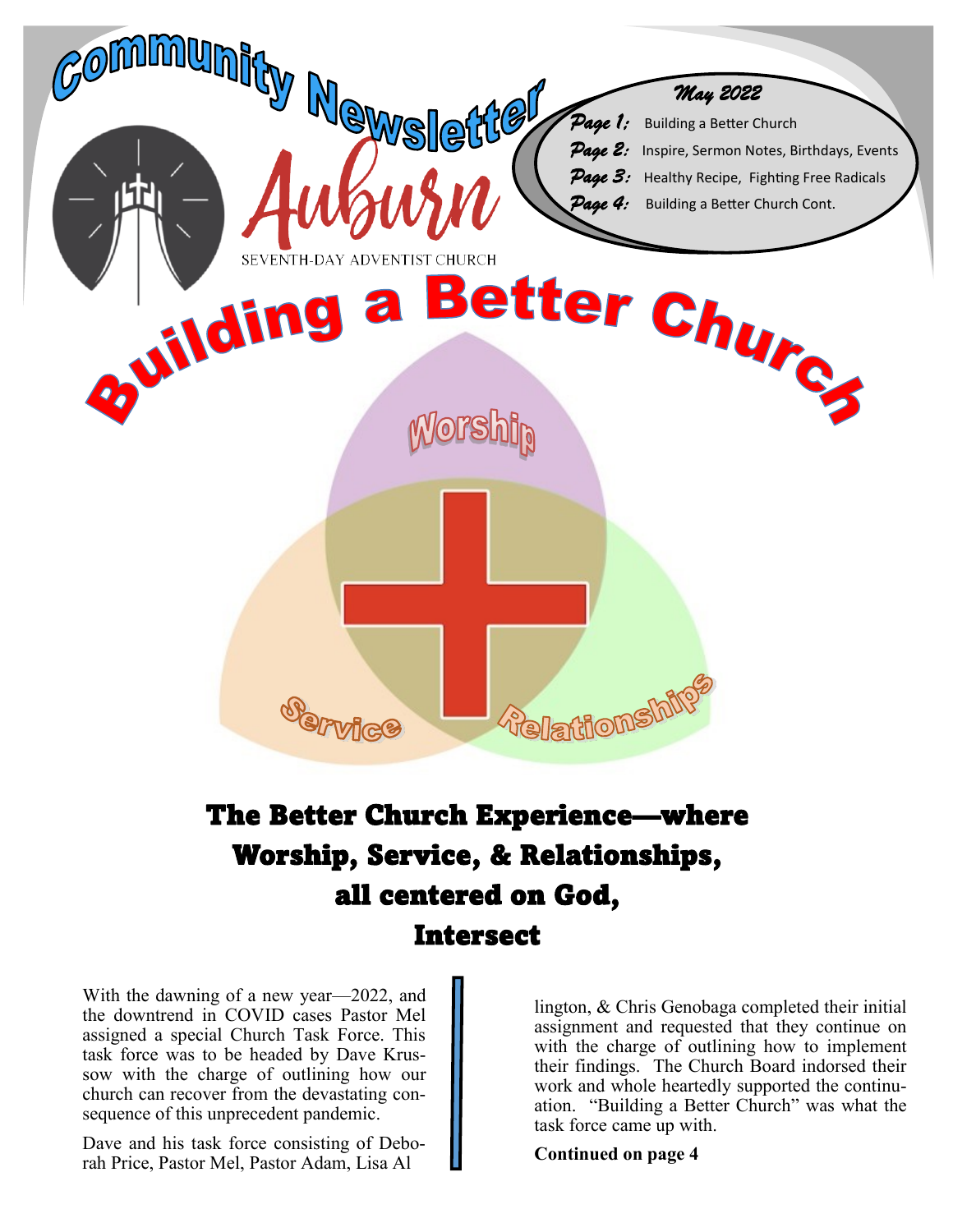

He offers His love to us, An unconditional love, And it is left up to us, If we accept it or not.

He offers us forgiveness, For all of our many sins, And it is left up to us, If we accept it or not.

He offers us salvation, To live a life eternal, If we make a reservation, It'll be up to Him to honor.

We can't earn it by our works, No matter how good we are. That is not how it all works, It is a gift, that's freely given.

Our salvation is like a boat, That we row with two oars, On one oar someone wrote, "Grace" and on the other "works."

> You will never get there, By rowing with one oar. You will only get there, By grace and by works.

*© 9-11-10 by D. Michael O'Haver* from a sermon by Dave Carreon



**May 7 -** Mother's Day Sabbath

**May 13 - 14—**PHAA Alumni Weekend

**May 21** - Church Picnic at Meadow Vista Park

**June 2** - PHAA 8th Grade Graduation at Gracepoint

**June 3-5 -** PHAA Class of 2022 Graduations

### **Auburn SDA Community Church**

**12225 Rock Creek Road, Auburn, CA 95602 Phone 530/885-4232 Head Pastor—Mel Baga Youth Pastor- Adam Weeks Office e-mail – [office@aubsda.net](mailto:office@aubsda.net)  Website – [www.aubsda.org](http://www.aubsda.org)  Newsletter Editor – Michael O'Haver E-mail – GodsScribeMike@gmail.com**



**May 7: Julie Baga May 14: Pastor Mel May 21: Pastor Adam May 28: Pastor Mel** 



# **Church Birthdays**

| Erik FanselauMay 01        |
|----------------------------|
| Kendall PorcoMay 03        |
| Adrianna PoolerMay 05      |
| Scott WallaceMay 05        |
| Isabella OjedaMay 06       |
| Jacqueline FralickMay 09   |
| Justin FralickMay 09       |
| Dylan Van ZantMay 10       |
| Elijah DeBuskMay 10        |
| William FowlerMay 11       |
| Benjamin ToppelMay 15      |
| Rosa Isela Geronimo May 16 |
| Alanna HollisterMay 17     |
| Cheryl WoodMay 17          |
| Jesse HollisterMay 17      |
| Celise IbarraMay 18        |
| Jordan ToppelMay 18        |
| Pamela MamoulelisMay 19    |
| Virgil StarrMay 19         |
| David FerolinoMay 20       |
| Franz SpycherMay 20        |
| Lucas BendeMay 20          |
| Heidi HollisterMay 21      |
| Susie HallMay 21           |
| Marc Cedrick GaliciaMay 22 |
| Merrick StokesMay 23       |
| Russell KingMay 25         |
| Sally ChristensenMay 25    |
| Adam WeeksMay 27           |
| Roger HaddadMay 28         |
| Elizabeth BorleanMay 30    |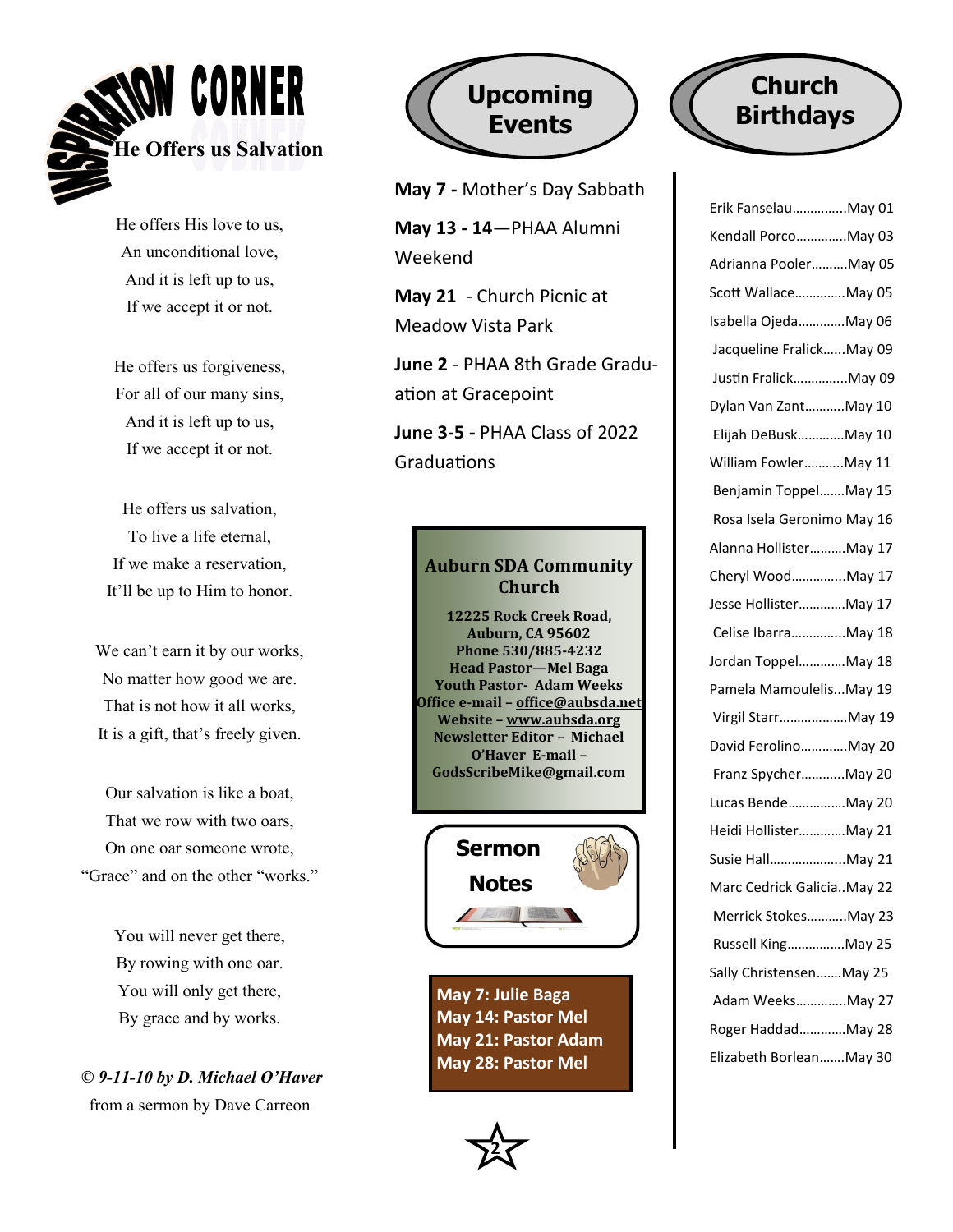

From Healthy Recipes Classic Pillsbury Heart Healthy Recipes

## **Fruited Coffee Cake**

### **Ingredients:**

- 1-8 oz package dried fruit, coarsely chopped
- $\bullet$  1/2 cup orange juice
- 1 cup all purpose or unbleached flour
- $\bullet$  1 teaspoon backing powder
- $\bullet$  1/4 teaspoon backing soda
- $\bullet$  1/8 teaspoon salt
- 1/4 cup margarine, softened
- $\bullet$  1/2 cup sugar or sugar substitute—Splenda, etc.
- $\cdot$  1/4 cup frozen cholesterol-free egg product, thawed
- 1 teaspoon vanilla
- 3 tablespoons plain lowfat yogurt
- Powdered sugar

### **Directions:**

- In small heavy sauce pan combine dried fruit and orange juice. Bring to a boil, reduce heat, simmer for 5 minutes, or until thickened, and fruit soft, stir occasionally, set aside.
- 2. Heat oven to 350°.
- Spray 9-inch round, or 8-inch square pan with nonstick cooking spray.
- Combine flour, baking soda, baking powder, and salt. Mix well, set aside.
- In small bowl beat margarine, and sugar until light and fluffy. Add egg product and vanilla, blend well.
- Alternately add dry ingredients and yogurt to sugar mixture, beating well after each addition.
- Spread batter in spray-coated pan, top with fruit mixture.



Summarized by Michael O'Haver

From Better Homes & Gardens, March 2022, Page 100

What are Free Radicals you ask? These are the bad guys found in our environment that cause damage to our cells, accelerate the aging process which raises our risk of numerous diseases.

What are Antioxidants? These are compounds found in food that fight Free Radicals and are key to our good health. They help prevent or slow down oxidative stress to our cells.

- Here are foods highest in antioxidants:
	- **1. Dark chocolate**
	- **2. Pecans**
	- **3. Blueberries**
	- **4. Strawberries**
	- **5. Raspberries**
	- **6. Goji Berries**
	- **7. Artichokes**
	- **8. Kale**
	- **9. Red Cabbage 10. Beans**
	- **11. Beets**
	- **12. Spinach**

If you can't remember all 12 of these Super Antioxidants, just remember to eat lots of fruit, vegetables, whole grain, and plant-based foods. Bright colors and strong flavors are tip-offs for high antioxidants. As foods sit, they lose their nutritional value. Keep them fresh by refrigerating them at 40 degrees F. Frozen items that have been picked ripe and frozen soon are also high in antioxidants

### **Fruited Coffee Cake Recipe Continued**

- 8. bake for 30—40 minutes until toothpick comes out clean.
- 9. If necessary cover with foil halfway through baking to prevent overbrowning of fruit.
- 10. Cool for 10 minutes, remove from pan, sprinkle with powdered sugar. Serve warm
- 11. Serves 8

 $\frac{1}{2}$